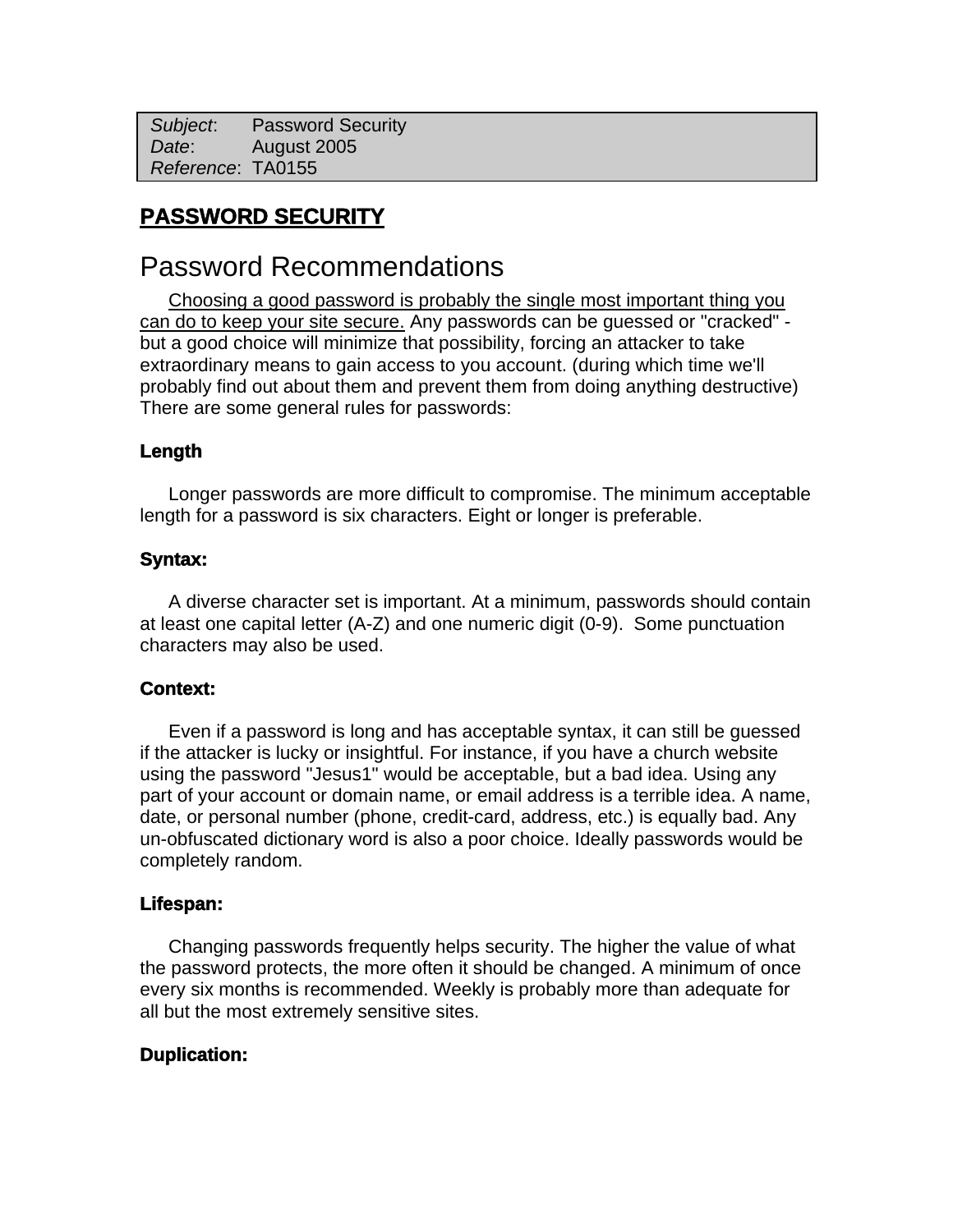Using the same password for different accounts or services is a bad idea. If an attacker obtains the password for one, the others can easily be compromised as well. Each password should be unique.

#### **Distribution:**

The more people who know a password, the less secure that system is. Giving passwords out on a "need to know" basis helps keep things under control. In combination with frequent changes, limiting the number of people who know the password at any given time will greatly reduce unauthorized or unexpected changes from being made in group environments.

#### **Storage**

Writing passwords down reduces their level of security, and should be avoided if at all possible. Since human memories are finite and fallible, and a forgotten password is both a hassle and a security problem, writing down access information in a secure place should be avoided but is acceptable for most sites if alternatives are not available.

#### **Encryption**

If at all possible, passwords should never be sent "in the clear" - meaning without being encrypted. Sending a password to someone via email is probably fine, but there is a chance it could be intercepted, so that should be avoided when possible.

Those rules are more or less in order of importance. If you ignore any of the items in the first half you're asking for trouble. The second half isn't vital for most people, but they are extremely good habits to build and will serve you well in the future. If you're storing nuclear secrets or billions of dollars worth of financial data, all of these steps (and more) should be followed thoroughly and religiouslybut in that case you probability shouldn't host your site here or on any virtual server!

# **Guidelines for passwords**

**Recommended by The University of Oklahoma**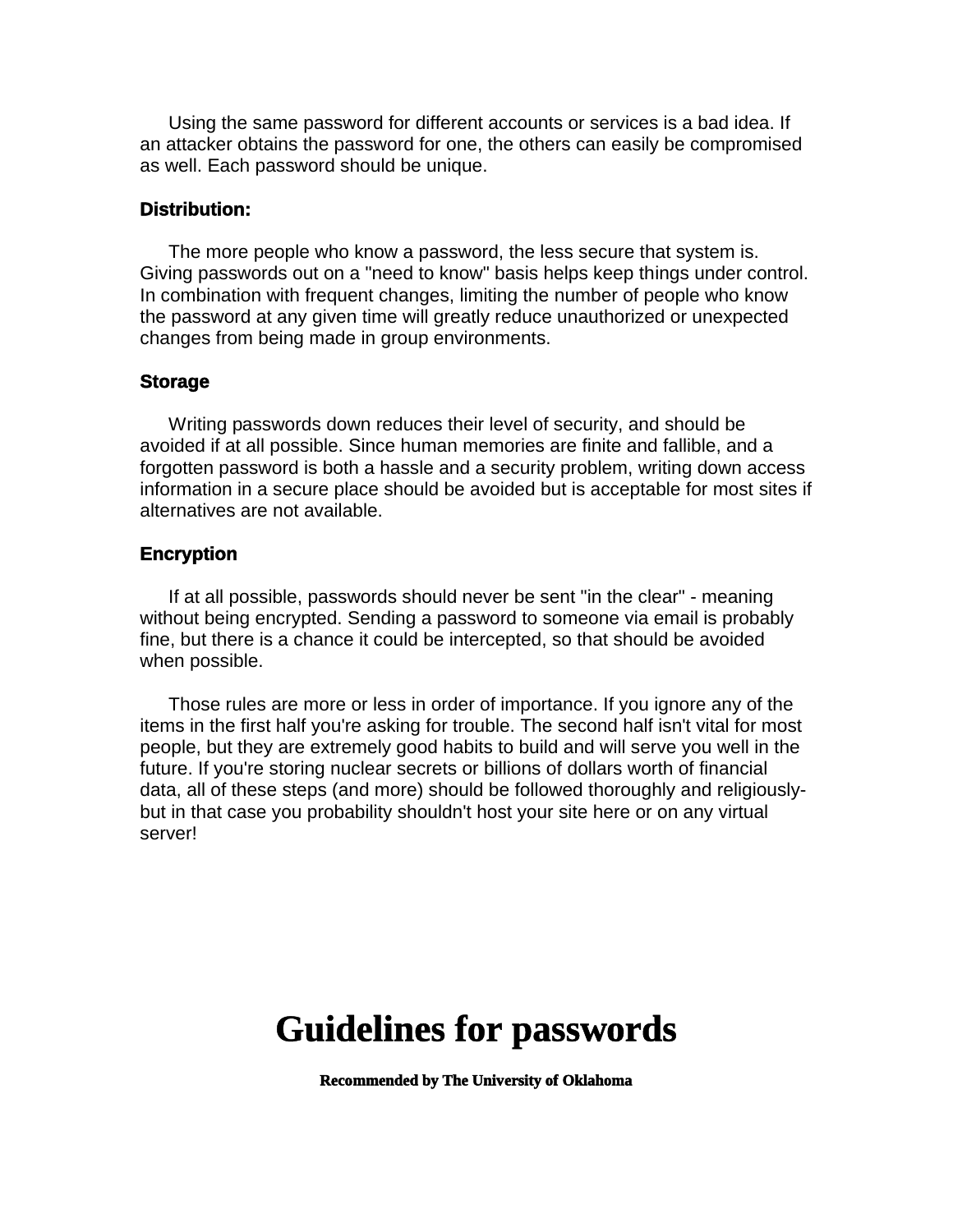#### http://www.ou.edu/committees/itc/policy/Password\_Recommendations.html

You password should be easy for you to remember, but difficult for someone else to guess. Here are some general guidelines for passwords:

- Passwords should be at least eight characters long;
- Passwords should contain a combinations of letters, numbers, and special characters;
- The numbers and special characters should not be only the first or last character;
- Passwords should not contain your login name, your first or last name, your spouse's or child's name, or any other information that is easy to find out about you, like your license plate number, address, etc.
- Passwords should not be a word contained in a dictionary, spelling list, or other lists of words;
- Passwords should not be formed by appending a digit to a word;
- Passwords should not be common keyboard sequences such as qwerty1 or abc123.

## **Some methods to choose secure and easy to remember passwords**

 Choose a favorite quote, phrase, saying, song, habit, title, or make one up. Use the first letter or syllable from each word of the quote to start your password. Mix uppercase and lowercase letters any way you like. Then, choose relevant special characters and numbers. Examples:

Last Christmas, I got a big diamond ring  $= LC1$ gabd $@$ I like to play basketball at  $6:00 =$ iltpB $@6:00$ I shot an elephant once in my pajamas  $=$  iSae1Imp I have come to depend on the kindness of strangers = ihC2dotKfs

 Choose two short words and concatenate them together with a punctuation character between them. Examples:

dog;rain, book+mug, kid?goat

## **UNIX SECURITY**

Once a password is compromised even at the lowest level then it gives opportunity for more damage to occur.